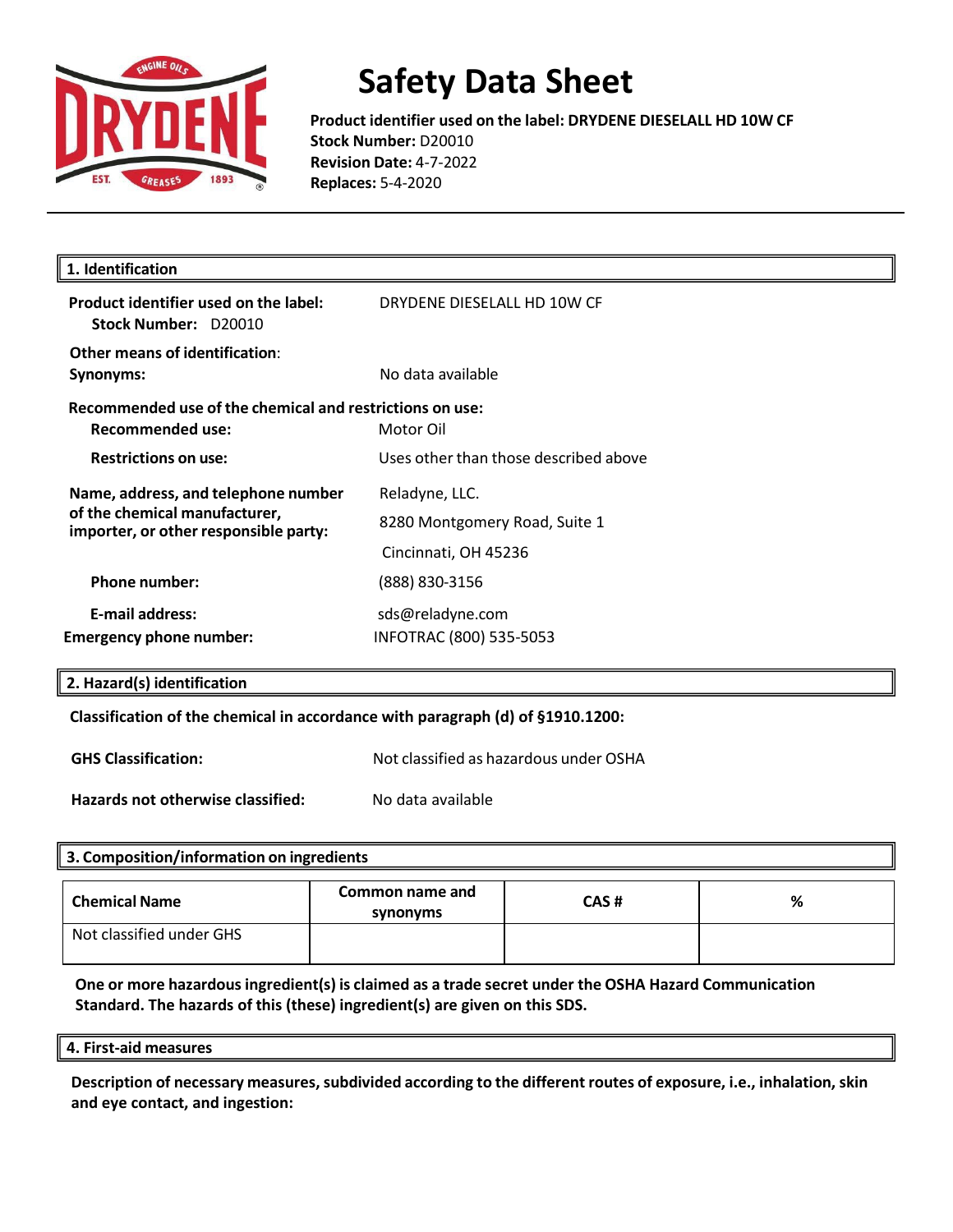**Product identifier used on the label: DRYDENE DIESELALL HD 10W CF Stock Number:** D20010 **Revision Date:** 4-7-2022 **Replaces:** 5-4-2020

| Inhalation:                                                                                 | Remove to fresh air. If breathing is difficult, have a trained individual<br>administer oxygen.                                                                            |
|---------------------------------------------------------------------------------------------|----------------------------------------------------------------------------------------------------------------------------------------------------------------------------|
| <b>Eye Contact:</b>                                                                         | None expected to be needed, however, use an eye wash to remove a<br>chemical from your eye regardless of the level of hazard.                                              |
| <b>Skin Contact:</b>                                                                        | No data available Seek medical advice if symptoms persist.                                                                                                                 |
| Ingestion:                                                                                  | Minimal risk of harm if swallowed. Do not induce vomiting. Seek medical<br>attention immediately. Provide medical care provider with this SDS.                             |
| Most important symptoms/effects,<br>acute and delayed:                                      | None Known                                                                                                                                                                 |
| Indication of immediate medical<br>attention and special treatment<br>needed, if necessary: | Aspiration during swallowing or vomiting may severely damage the lungs.<br>If evacuation of stomach contents is necessary, use method least likely to<br>cause aspiration. |

### **5. Fire-fighting measures**

**Suitable (and unsuitable) extinguishing media:**

| Suitable extinguishing media:                                      | Use alcohol resistant foam, carbon dioxide, or dry chemical when fighting<br>fires. Water or foam may cause frothing if liquid is burning but it still may<br>be a useful extinguishing agent if carefully applied to the surface of the<br>fire. Do not direct a stream of water into the hot burning liquid. |  |
|--------------------------------------------------------------------|----------------------------------------------------------------------------------------------------------------------------------------------------------------------------------------------------------------------------------------------------------------------------------------------------------------|--|
| Unsuitable extinguishing media:                                    | No data available                                                                                                                                                                                                                                                                                              |  |
| Specific hazards arising from the<br>chemical:                     | No data available                                                                                                                                                                                                                                                                                              |  |
| <b>Hazardous combustion products:</b>                              | Carbon monoxide, Smoke                                                                                                                                                                                                                                                                                         |  |
| Special protective equipment and<br>precautions for fire-fighters: | No data available                                                                                                                                                                                                                                                                                              |  |

#### **6. Accidental release measures**

| Personal precautions, protective<br>equipment and emergency procedures: | No health affects expected from the clean up of this material if contact<br>can be avoided. Follow personal protective equipment recommendations<br>found in Section 8 of this SDS.                                                                                                        |
|-------------------------------------------------------------------------|--------------------------------------------------------------------------------------------------------------------------------------------------------------------------------------------------------------------------------------------------------------------------------------------|
| Methods and materials for containment<br>and cleaning up:               | Prevent the spread of any spill to minimize harm to human health and<br>the environment if safe to do so. Wear complete and proper personal<br>protective equipment following the recommendation of Section 8 at a<br>minimum. Dike with suitable absorbent material like granulated clay. |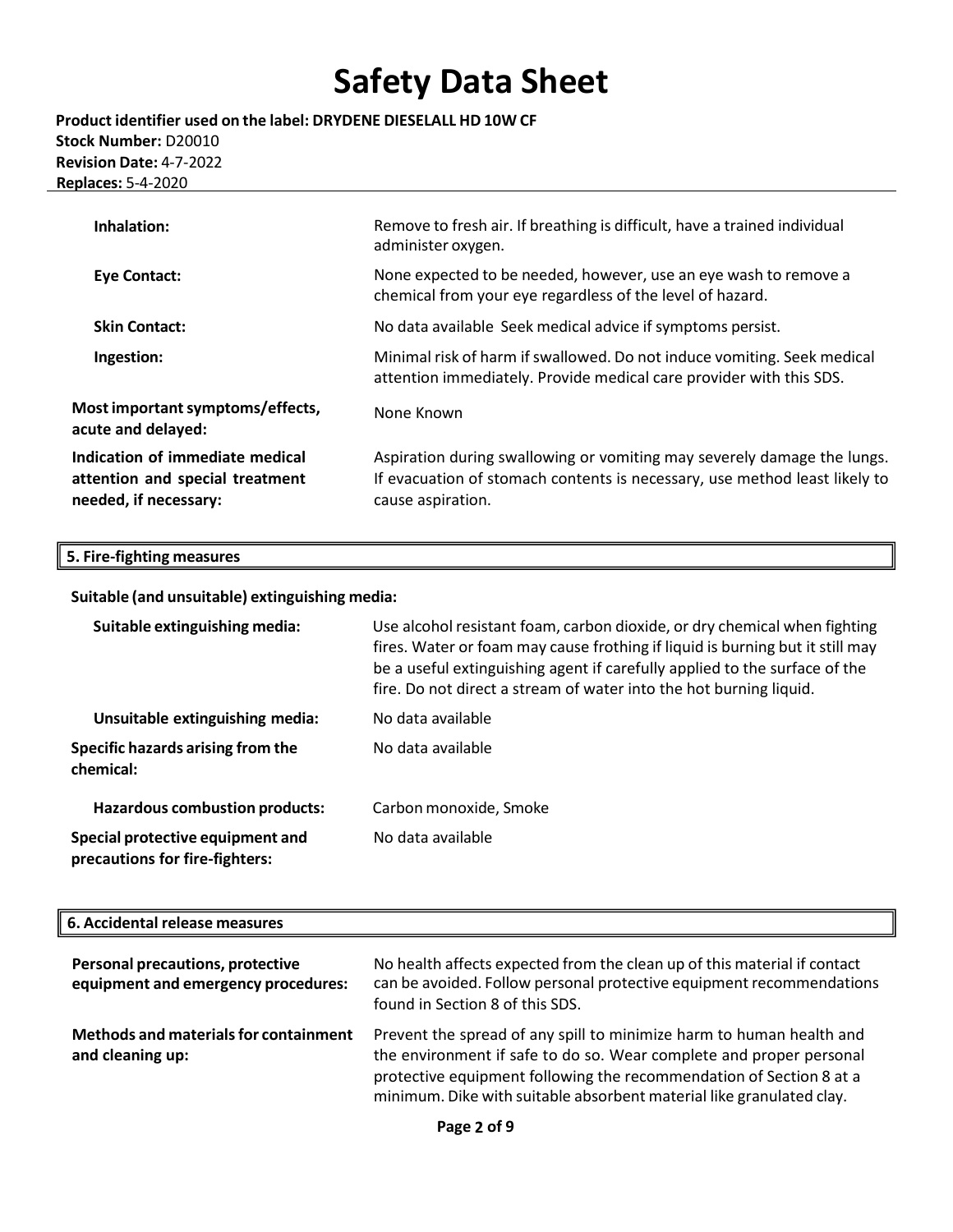**Product identifier used on the label: DRYDENE DIESELALL HD 10W CF Stock Number:** D20010 **Revision Date:** 4-7-2022 **Replaces:** 5-4-2020

> Dispose of according to Federal, State, Local, or Provincial regulations. Used fluid should be disposed of at a recycling center.

| 7. Handling and storage                                                                      |                                                                     |
|----------------------------------------------------------------------------------------------|---------------------------------------------------------------------|
| <b>Precautions for safe handling:</b>                                                        | No special handling instructions due to toxicity. No data available |
| Conditions for safe storage, including<br>any incompatibilities:<br>Safe storage conditions: | Store in a cool dry place. Isolate from incompatible materials.     |
| <b>Materials to Avoid/Chemical</b><br>Incompatibility:                                       | Strong oxidizing agents                                             |

### **8. Exposure controls/personal protection**

**OSHA permissible exposure limit (PEL), American Conference of Governmental Industrial Hygienists (ACGIH) Threshold Limit Value (TLV), and any other exposure limit used or recommended by the chemical manufacturer, importer, or employer preparing the safety data sheet, where available:**

| <b>Chemical component</b>                                              | <b>OSHA PEL</b> | <b>ACGIH TLV</b>                                                                                                                                                                                                                                                                                                                                                                                                                                                    | <b>ACGIH STEL</b>                                                                                                                 | <b>IDLH</b>                                                                                                                                       |
|------------------------------------------------------------------------|-----------------|---------------------------------------------------------------------------------------------------------------------------------------------------------------------------------------------------------------------------------------------------------------------------------------------------------------------------------------------------------------------------------------------------------------------------------------------------------------------|-----------------------------------------------------------------------------------------------------------------------------------|---------------------------------------------------------------------------------------------------------------------------------------------------|
| No data available                                                      |                 |                                                                                                                                                                                                                                                                                                                                                                                                                                                                     |                                                                                                                                   |                                                                                                                                                   |
| Appropriate engineering controls:                                      |                 | exposures and maintain operator comfort.                                                                                                                                                                                                                                                                                                                                                                                                                            | Use local exhaust ventilation or other engineering controls to minimize                                                           |                                                                                                                                                   |
| Individual protection measures, such as personal protective equipment: |                 |                                                                                                                                                                                                                                                                                                                                                                                                                                                                     |                                                                                                                                   |                                                                                                                                                   |
| <b>Respiratory Protection:</b>                                         |                 | Respiratory protection may be required to avoid overexposure when<br>handling this product. General or local exhaust ventilation is the<br>preferred means of protection. Use a respirator if general room<br>ventilation is not available or sufficient to eliminate symptoms. None<br>required where adequate ventilation is provided. If airborne<br>concentrations are above the applicable exposure limits, use<br>NIOSH/MSHA approved respiratory protection. |                                                                                                                                   |                                                                                                                                                   |
| <b>Respirator Type(s):</b>                                             |                 | NIOSH/MSHA approved respiratory protection.                                                                                                                                                                                                                                                                                                                                                                                                                         | None required where adequate ventilation is provided. If airborne<br>concentrations are above the applicable exposure limits, use |                                                                                                                                                   |
| Eye protection:                                                        |                 |                                                                                                                                                                                                                                                                                                                                                                                                                                                                     | No special requirements under normal industrial use.                                                                              |                                                                                                                                                   |
| <b>Skin protection:</b>                                                |                 |                                                                                                                                                                                                                                                                                                                                                                                                                                                                     | Not normally considered a skin hazard. Where use can result in skin                                                               | contact, practice good personal hygiene. Wash hands and other exposed<br>areas with mild soap and water before eating, drinking, and when leaving |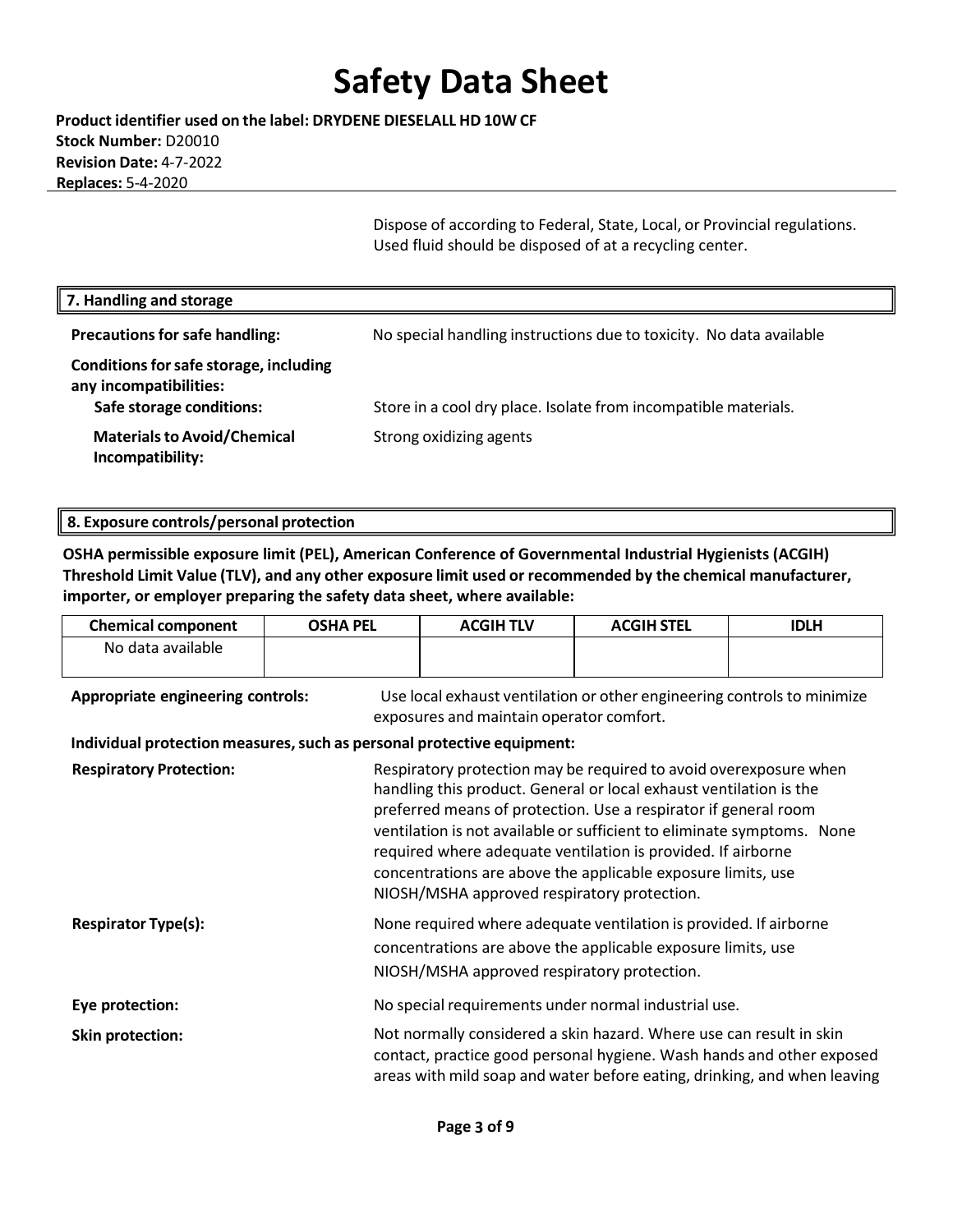**Product identifier used on the label: DRYDENE DIESELALL HD 10W CF Stock Number:** D20010 **Revision Date:** 4-7-2022 **Replaces:** 5-4-2020

|                                                   | work.             |
|---------------------------------------------------|-------------------|
| Gloves:                                           | Neoprene, Nitrile |
| <b>General hygiene conditions:</b>                | No data available |
|                                                   |                   |
| 9. Physical and chemical properties               |                   |
| Appearance (physical state, color etc.):          |                   |
| <b>Physical state:</b>                            | Liquid            |
| Color:                                            | <b>Beige</b>      |
| Odor:                                             | Mild              |
| <b>Odor Threshold:</b>                            | Not determined    |
| pH:                                               | No data available |
| Melting point/freezing point:                     |                   |
| <b>Melting Point:</b>                             | No data available |
| <b>Freezing point:</b>                            | No data available |
| Initial boiling point and boiling range<br>(°C):  | 150               |
| Flash Point (°C):                                 | 206               |
| <b>Evaporation Rate:</b>                          | No data available |
| Flammability (solid, gas):                        | No data available |
| Upper/lower flammability or explosive<br>limits:  |                   |
| <b>Upper flammability or explosive</b><br>limits: | Not established   |
| Lower flammability or explosive<br>limits:        | Not established   |
| Vapor pressure:                                   | No data available |
| Vapor density:                                    | No data available |
| <b>Relative density:</b>                          | 0.87              |
| Solubility(ies):                                  | Negligible; 0-1%  |
| Partition coefficient: n-octanol/water:           | No data available |
| Auto-ignition temperature:                        | No data available |
| <b>Decomposition Temperature:</b>                 | Not determined    |
| <b>Viscosity:</b>                                 | 42.83             |
|                                                   |                   |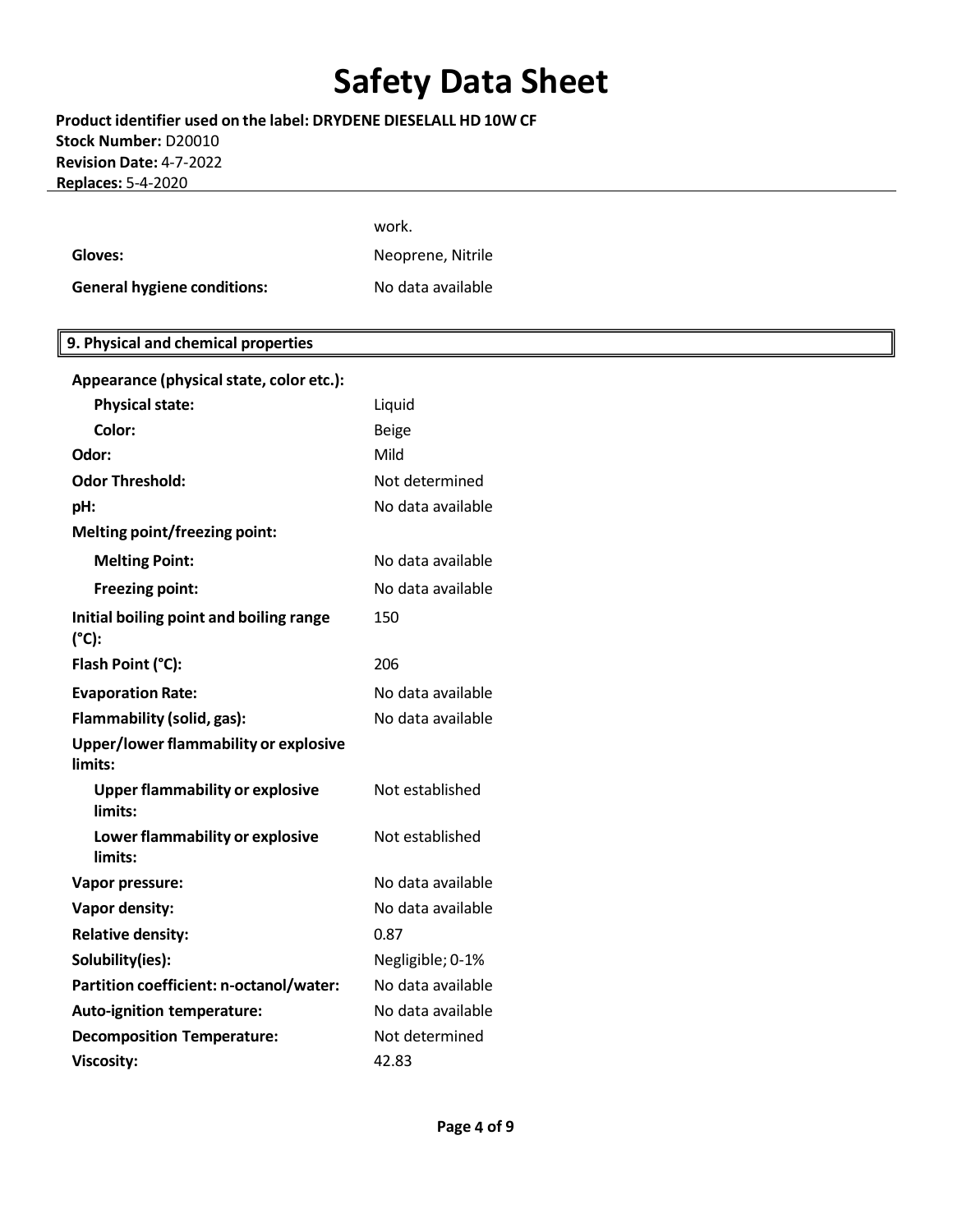**Product identifier used on the label: DRYDENE DIESELALL HD 10W CF Stock Number:** D20010 **Revision Date:** 4-7-2022 **Replaces:** 5-4-2020

| Volatile organic compound (VOC)      | 0.000000 |
|--------------------------------------|----------|
| content and percentage of volatiles: |          |

### **Reactivity: Chemical stability:** Stable under normal conditions. **Possibility of hazardous reactions:** None expected under standard conditions of storage. **Conditions to avoid (e.g., static discharge,shock, or vibration):** Temperatures above the high flash point of this combustible material in combination with sparks, open flames, or other sources of ignition. Moisture (will lead to product performance degradation). **Incompatible materials:** Strong oxidizing agents **Hazardous decomposition products:** Carbon monoxide, Smoke **10. Stability and reactivity**

#### **11. Toxicological information**

**Description of the varioustoxicological (health) effects and the available data used to identify those effects:**

| Information on the likely routes of<br>exposure (inhalation, ingestion, skin<br>and eye contact): | No data available                                                                                                                                                                                          |
|---------------------------------------------------------------------------------------------------|------------------------------------------------------------------------------------------------------------------------------------------------------------------------------------------------------------|
| Symptoms related to the physical,<br>chemical and toxicological<br>characteristics:               | None Known                                                                                                                                                                                                 |
|                                                                                                   | Delayed and immediate effects and also chronic effects from short- and long-term exposure:                                                                                                                 |
| <b>Ingestion Toxicity:</b>                                                                        | Although this product has a low order of acute oral toxicity, aspiration of<br>minute amounts into the lungs during ingestion or vomiting may cause<br>mild to severe pulmonary injury and possibly death. |
| <b>Skin Contact:</b>                                                                              | Likely to be non-irritating to skin based on animal data. No hazard in<br>normal industrial use.                                                                                                           |
| Absorption:                                                                                       | Likely to be practically non-toxic based on animal data.                                                                                                                                                   |
| <b>Inhalation Toxicity:</b>                                                                       | No hazard in normal industrial use. Likely to be practically non-toxic<br>based on animal data.                                                                                                            |
| <b>Eye Contact:</b>                                                                               | This material is likely to be non-irritating to eyes based on animal data.                                                                                                                                 |
| Sensitization:                                                                                    | No data available                                                                                                                                                                                          |
| <b>Mutagenicity:</b>                                                                              | No data available to indicate product or any components present at                                                                                                                                         |
|                                                                                                   | Page 5 of 9                                                                                                                                                                                                |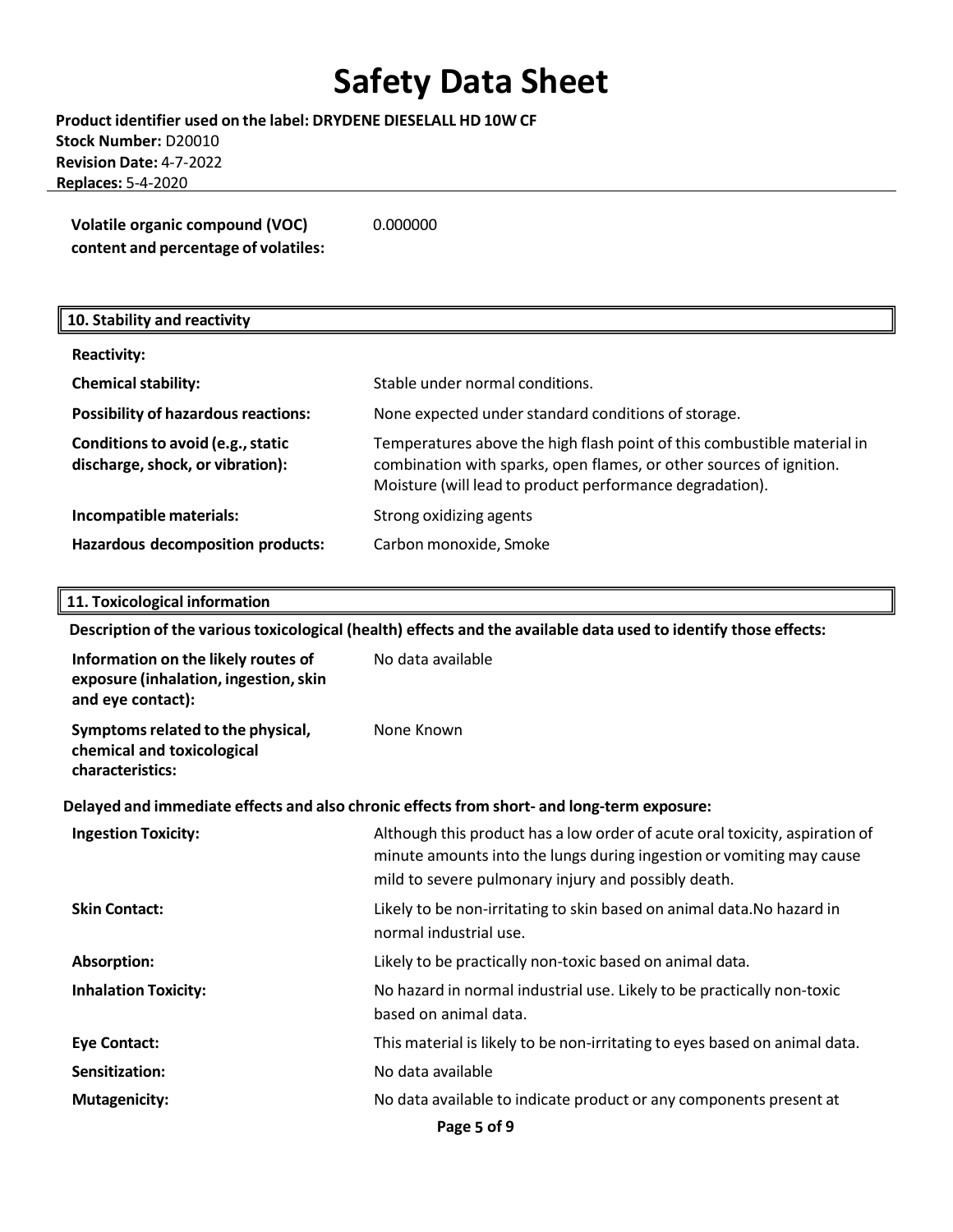**Product identifier used on the label: DRYDENE DIESELALL HD 10W CF Stock Number:** D20010 **Revision Date:** 4-7-2022 **Replaces:** 5-4-2020

|                                | greater than 0.1% is mutagenic or genotoxic.                                                                                                                                   |
|--------------------------------|--------------------------------------------------------------------------------------------------------------------------------------------------------------------------------|
| Carcinogenicity:               | Not expected to cause cancer. This product meets the IP-346 criteria of<br><3% PAH's and is not considered a carcinogen by the International<br>Agency for Research on Cancer. |
| <b>STOT-single exposure:</b>   | Based on available data, the classification criteria are not met.                                                                                                              |
| <b>STOT-repeated exposure:</b> | Based on available data, the classification criteria are not met.                                                                                                              |
| <b>Aspiration hazard:</b>      | Based on available data, the classification criteria are not met.                                                                                                              |
| <b>Other information:</b>      | No data available                                                                                                                                                              |

#### **Numerical measures of toxicity (such as acute toxicity estimates):**

| <b>Chemical Name</b> | LD50 Oral | <b>LD50 Dermal</b> | <b>LC50 Inhalation</b> |
|----------------------|-----------|--------------------|------------------------|
| No data available    |           |                    |                        |

Is the hazardous chemical is listed in the National Toxicology Program (NTP) Report on Carcinogens (latest edition) or **has been found to be a potential carcinogen in the International Agency for Research on Cancer (IARC) Monographs (latest edition), or by OSHA:**

| <b>Chemical Name</b>       | <b>OSHA Carcinogen</b> | <b>IARC Carcinogen</b> | <b>NTP Carcinogen</b> |
|----------------------------|------------------------|------------------------|-----------------------|
| There are no components    |                        |                        |                       |
| that are known or reported |                        |                        |                       |
| to cause cancer.           |                        |                        |                       |

#### **12. Ecological information**

**Ecotoxicity (aquatic and terrestrial, where available):**  No data available

#### **Ecological Toxicity Data:**

| <b>Chemical Name</b> | CAS# | <b>Aquatic EC50</b><br>Crustacea | <b>Aquatic ERC50</b><br>Algae | <b>Aquatic LC50 Fish</b> |
|----------------------|------|----------------------------------|-------------------------------|--------------------------|
| No data available    |      |                                  |                               |                          |
| .<br>                |      | .                                |                               |                          |

**Persistence and degradability:** Biodegrades slowly.

**Bioaccumulative potential:** Bioconcentration may occur.

**Mobility in soil:** This material is expected to have essentially no mobility in soil. It absorbs

**Other adverse effects (such as hazardous to the ozone layer):** strongly to most soil types.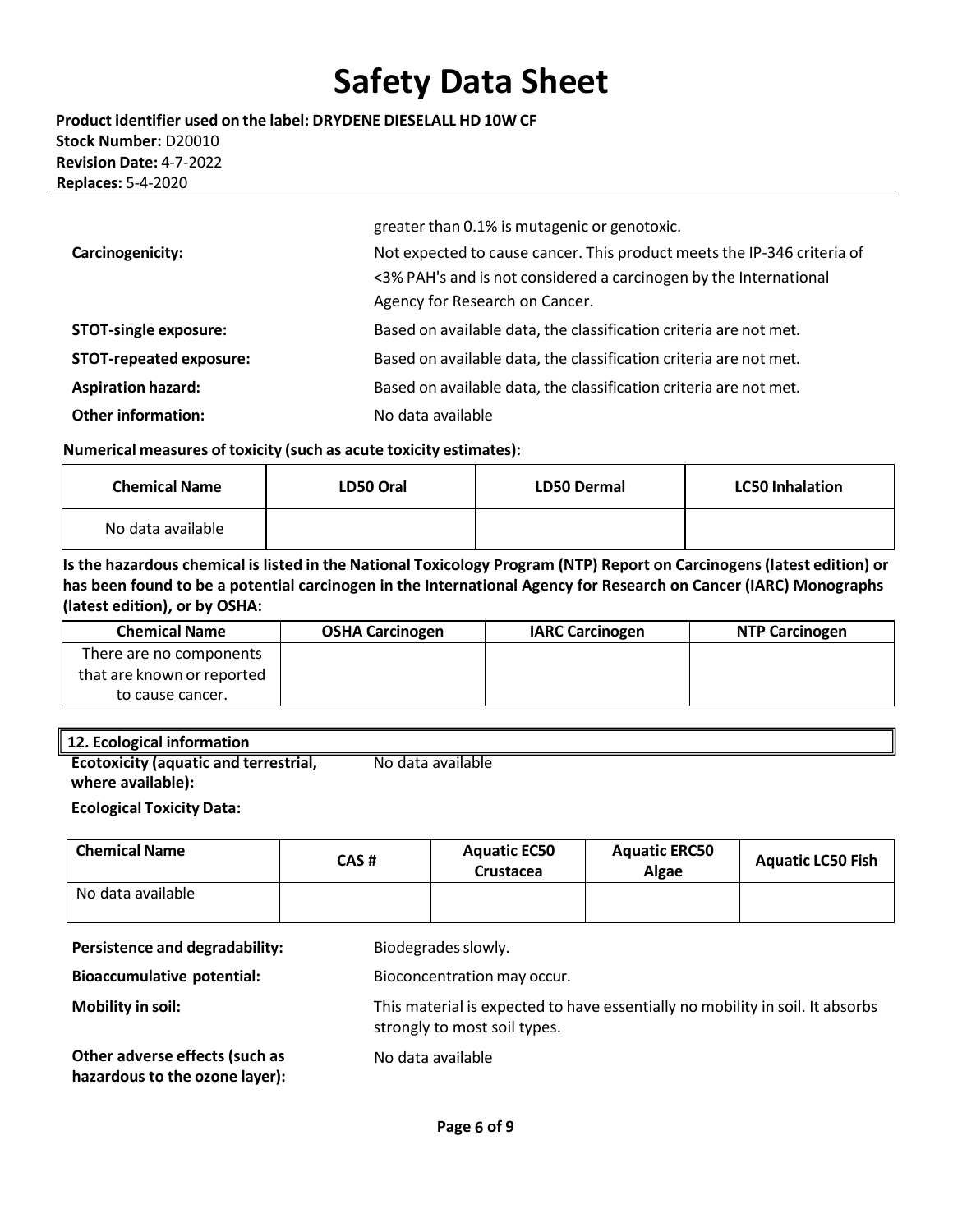**Product identifier used on the label: DRYDENE DIESELALL HD 10W CF Stock Number:** D20010 **Revision Date:** 5-4-2020 **Replaces:**

| 13. Disposal considerations                                                                                                                                                                                                                                |                                       |  |
|------------------------------------------------------------------------------------------------------------------------------------------------------------------------------------------------------------------------------------------------------------|---------------------------------------|--|
| Description of waste residues and<br>Spent or discarded material is non-hazardous according to environmental<br>information on their safe handling and<br>regulations.<br>methods of disposal, including the<br>disposal of any contaminated<br>packaging: |                                       |  |
| <b>Contaminated packaging:</b>                                                                                                                                                                                                                             | Recycle containers whenever possible. |  |
|                                                                                                                                                                                                                                                            |                                       |  |
| 14. Transport information                                                                                                                                                                                                                                  |                                       |  |
| Carriage of dangerous goods by road (DOT), rail or inland waterways:                                                                                                                                                                                       |                                       |  |
| <b>DOT Basic Description:</b>                                                                                                                                                                                                                              | No data available                     |  |
| International carriage of dangerous goods by sea (IMDG/IMO):                                                                                                                                                                                               |                                       |  |
| <b>UN</b> number:                                                                                                                                                                                                                                          | Not regulated by IMDG                 |  |
| <b>UN Proper shipping name:</b>                                                                                                                                                                                                                            | Not applicable                        |  |
| Transport hazard class(es):                                                                                                                                                                                                                                | Not applicable                        |  |
| Packing group, if applicable:                                                                                                                                                                                                                              | Not applicable                        |  |
| International carriage of dangerous goods by air (IATA):                                                                                                                                                                                                   |                                       |  |
| <b>UN number:</b>                                                                                                                                                                                                                                          | Not regulated by IATA                 |  |
| <b>UN Proper shipping name:</b>                                                                                                                                                                                                                            | Not applicable                        |  |
| Transport hazard class(es):                                                                                                                                                                                                                                | Not applicable                        |  |
| Packing group, if applicable:                                                                                                                                                                                                                              | Not applicable                        |  |
| Environmental hazards (e.g., Marine<br>pollutant (Yes/No)):                                                                                                                                                                                                | None.                                 |  |
| <b>Transport in bulk (according to Annex II</b><br>of MARPOL 73/78 and the IBC Code):                                                                                                                                                                      | No data available                     |  |
| Special precautions which a user needs<br>to be aware of or needs to comply with<br>in connection with transport or<br>conveyance either within or outside<br>their premises:                                                                              | No data available                     |  |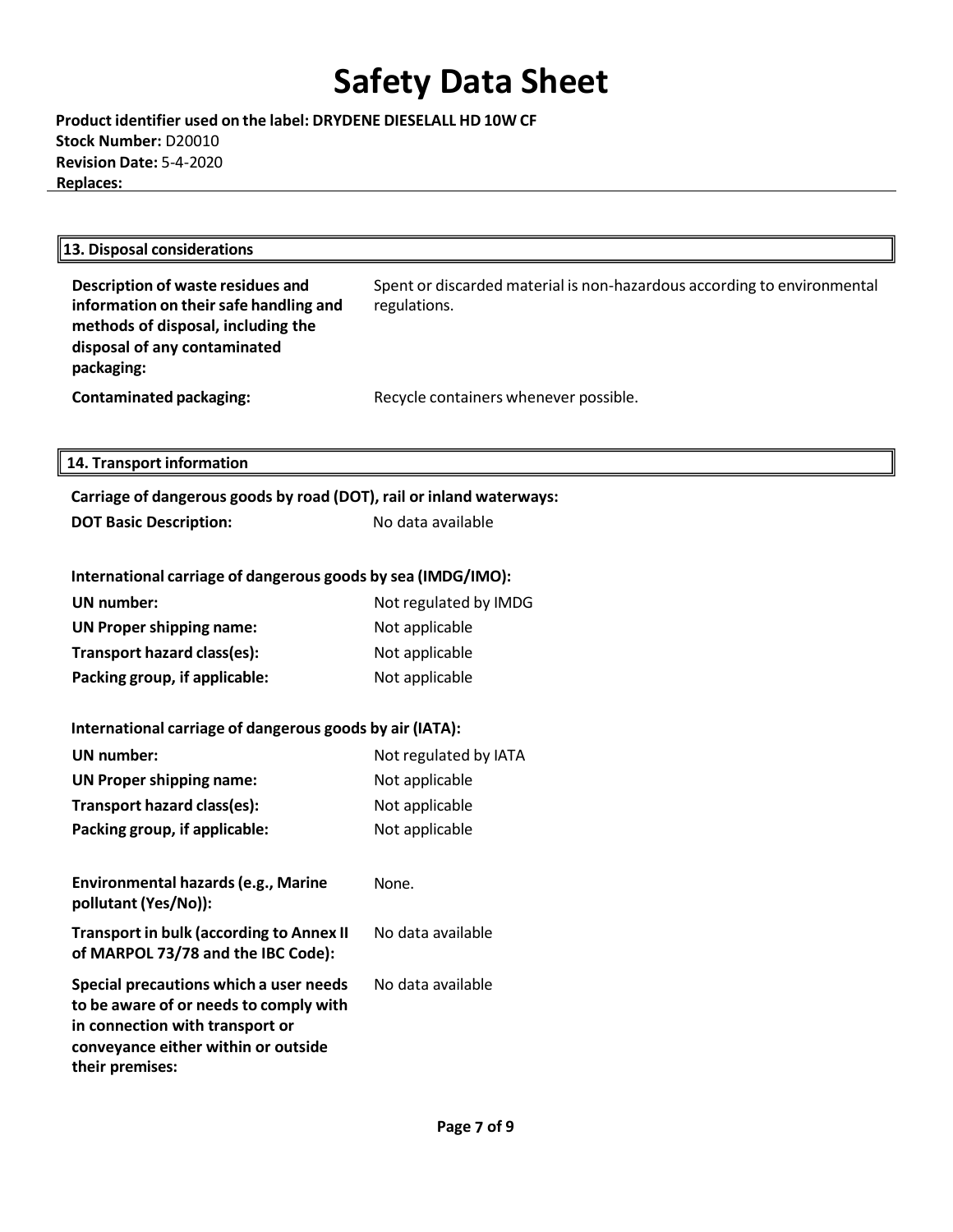**Product identifier used on the label: DRYDENE DIESELALL HD 10W CF Stock Number:** D20010  **Revision Date:** 4-7-2022 **Replaces:** 5-4-2020

#### **15. Regulatory information**

### **Safety, health and environmental regulationsspecific for the product in question:**

**TSCA Status:** All components of this material are on the US TSCA Inventory or are exempt.

#### **Regulated Components:**

| <b>Chemical Name</b>                                       | CAS #      | <b>CERCLA</b> | Sara EHS | <b>Sara 313</b> | U.S. HAP |
|------------------------------------------------------------|------------|---------------|----------|-----------------|----------|
| Petroleum distillates,<br>hydrotreated heavy<br>paraffinic | 64742-54-7 | Ν             | Ν        | N               | N        |

| <b>Chemical Name</b>                                       | CAS#       | <b>California Prop</b><br>65 - Cancer | <b>California Prop</b><br>65 - Dev. Toxicity | <b>California Prop</b><br>65 - Reprod fem | <b>California Prop</b><br>65 - Reprod male |
|------------------------------------------------------------|------------|---------------------------------------|----------------------------------------------|-------------------------------------------|--------------------------------------------|
| Petroleum distillates,<br>hydrotreated heavy<br>paraffinic | 64742-54-7 | N                                     | N                                            | N                                         | N                                          |

| <b>Chemical Name</b>                                       | CAS#       | <b>Massachusetts</b><br><b>RTK List</b> | <b>New Jersey</b><br><b>RTK List</b> | Pennsylvania<br><b>RTK List</b> | <b>Rhode</b><br><b>Island RTK</b><br>List | <b>Minnesota</b><br><b>Hazardous</b><br><b>Substance</b><br>List |
|------------------------------------------------------------|------------|-----------------------------------------|--------------------------------------|---------------------------------|-------------------------------------------|------------------------------------------------------------------|
| Petroleum distillates,<br>hydrotreated heavy<br>paraffinic | 64742-54-7 | N                                       | N                                    | N                               | N                                         | N                                                                |

| $\parallel$ 16. Other information, including date of preparation or last revision. |                                                                             |  |
|------------------------------------------------------------------------------------|-----------------------------------------------------------------------------|--|
| <b>SDS Prepared by:</b>                                                            | Technical department                                                        |  |
| <b>Revision Date:</b>                                                              | 4-7-2022                                                                    |  |
| <b>Revision Number:</b>                                                            | $1.3\phantom{0}$                                                            |  |
| <b>Reason for revision:</b>                                                        | Address update                                                              |  |
| <b>References:</b>                                                                 | No data available                                                           |  |
| <b>Other Info:</b>                                                                 | No data available                                                           |  |
| Disclaimer:                                                                        | This safety data sheet and the information it contains is offered to you in |  |